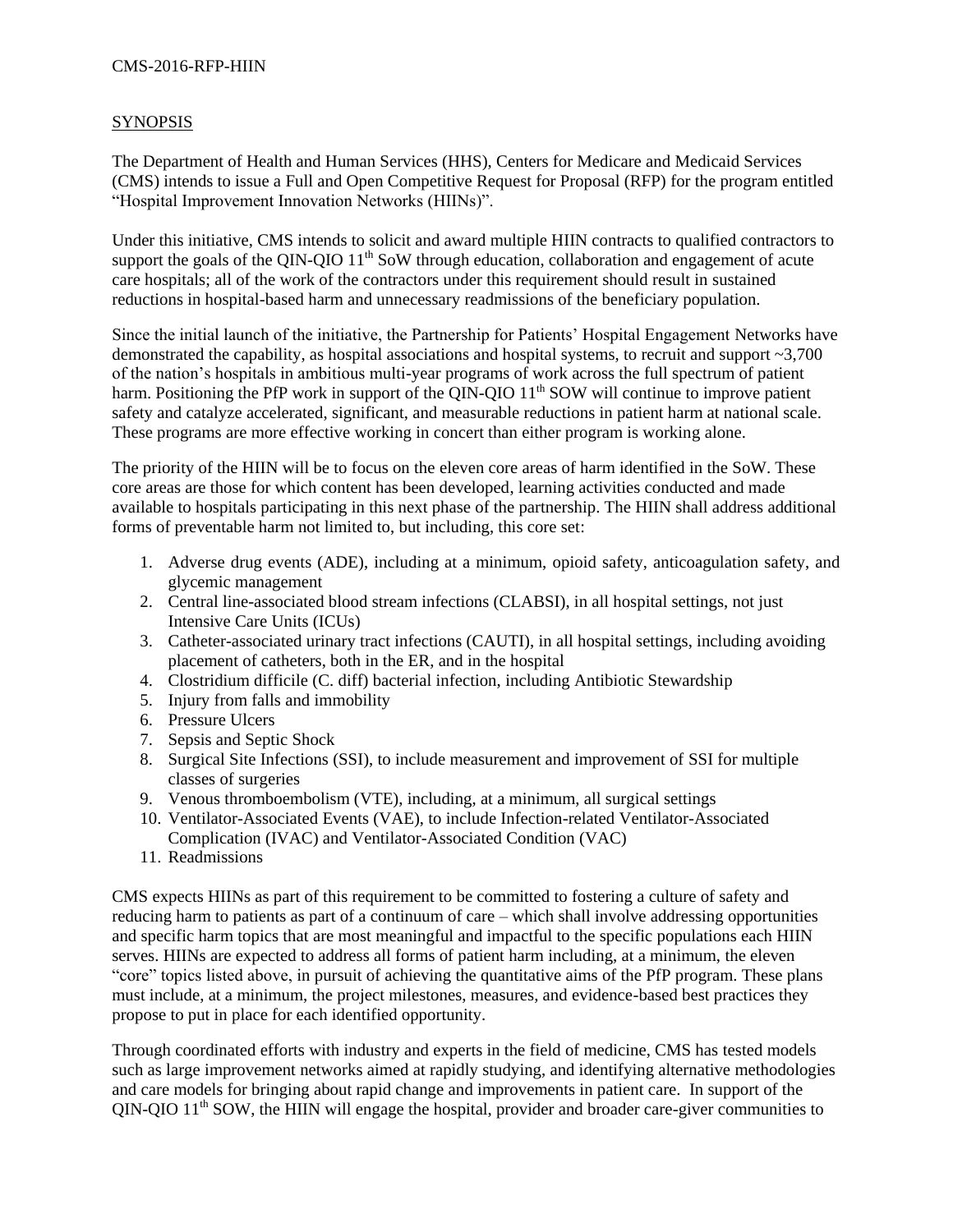quickly implement and spread well-tested, evidence-based, and measured best practices; the end result of the overall initiative is the anticipated reduction in all-cause hospital-based harm and readmissions for our beneficiary population.

The HIIN will engage the hospital, provider and broader care-giver communities to quickly implement and spread well-tested, evidence-based, and measured best practices. The HIIN shall provide technical assistance to participant hospitals to ensure that methods proposed to reduce all-cause harm (including the eleven "core" harms) are implemented among hospital participants. Such technical assistance may include establishing learning collaboratives, developing data sharing networks, developing mechanisms to support peer-to-peer training among hospitals, conducting conference calls, webinars, and site visits to participating hospitals. These activities must be conducted to ensure hospital engagement, and continuous participation in all PfP improvement efforts in support of the QIN-QIO 11th SoW, across all forms of hospital harm; the end result of the overall initiative is the anticipated reduction in all-cause hospital-based harm and preventable readmissions.

The contractor shall coordinate with other PfP participants and stakeholders, including the members of the prime contractor QIN-QIO community (regional QIN-QIOs, BFCC-QIOs and BFCC-NCC partners) and the Transforming Clinical Practice Initiative (TCPI) where applicable, to collect and share data and other elements necessary to implement, operate, and evaluate the PfP, and to achieve the aims of the QIN-QIO 11th SOW.

HIIN contractor awardees may be required to perform the following tasks:

- The reduction of all-cause patient harm in hospitals using goals which will be ambitious and comparable to that established when the PfP was launched in 2011;
- Using the CY 2014 harm rate of 121 harms per 1,000 discharges (as reported in the 2015 AHRQ National Scorecard update) as the baseline for progress toward new ambitious goals, which will run through CY 2019;
- Recruit hospitals to participate in the reduction of all-cause patient harm and readmissions. The overall goal remains to recruit the active participation of 100% of short-stay, acute care hospitals in the United States. As a part of the HIIN integration, CMS envisions that the program would increase recruitment of short-stay, acute care medical centers to at least 4,000, including:
	- o Coordinating with the QIN-QIOs to identify and recruit hospitals in communities where QIN-QIOs lead care transitions work to reduce readmissions and community-based ADE reduction work; and
	- o Recruiting hospitals to work to reduce CAUTI, CLABSI, C. diff, and other HAIs, and to further augment this work by pursuing additional harm areas in these hospitals.
- The spread of evidence-based best practices to hospitals designed to decrease all-cause patient harm and 30-day readmissions;
- The collection and reporting of standardized measures for targeted harm areas, such as those that were introduced in the HEN 2.0 SoW;
- Measuring and tracking hospital performance through an established system to collect outcome and process measures on a monthly basis;
- Conduct training activities that address patient harm topics (e.g. webinars, simulation training, meetings, etc.);
- Provide technical assistance and support to hospitals. The HIIN shall provide technical assistance to participating hospitals to ensure that the interventions proposed to reduce patient harm and readmissions are implemented consistently. This may include:
	- o Action on readmissions with emphasis on the reduction of all-cause 30-day readmissions;
	- o Addressing, tracking, and utilizing data to reduce healthcare disparities in harm and readmissions; and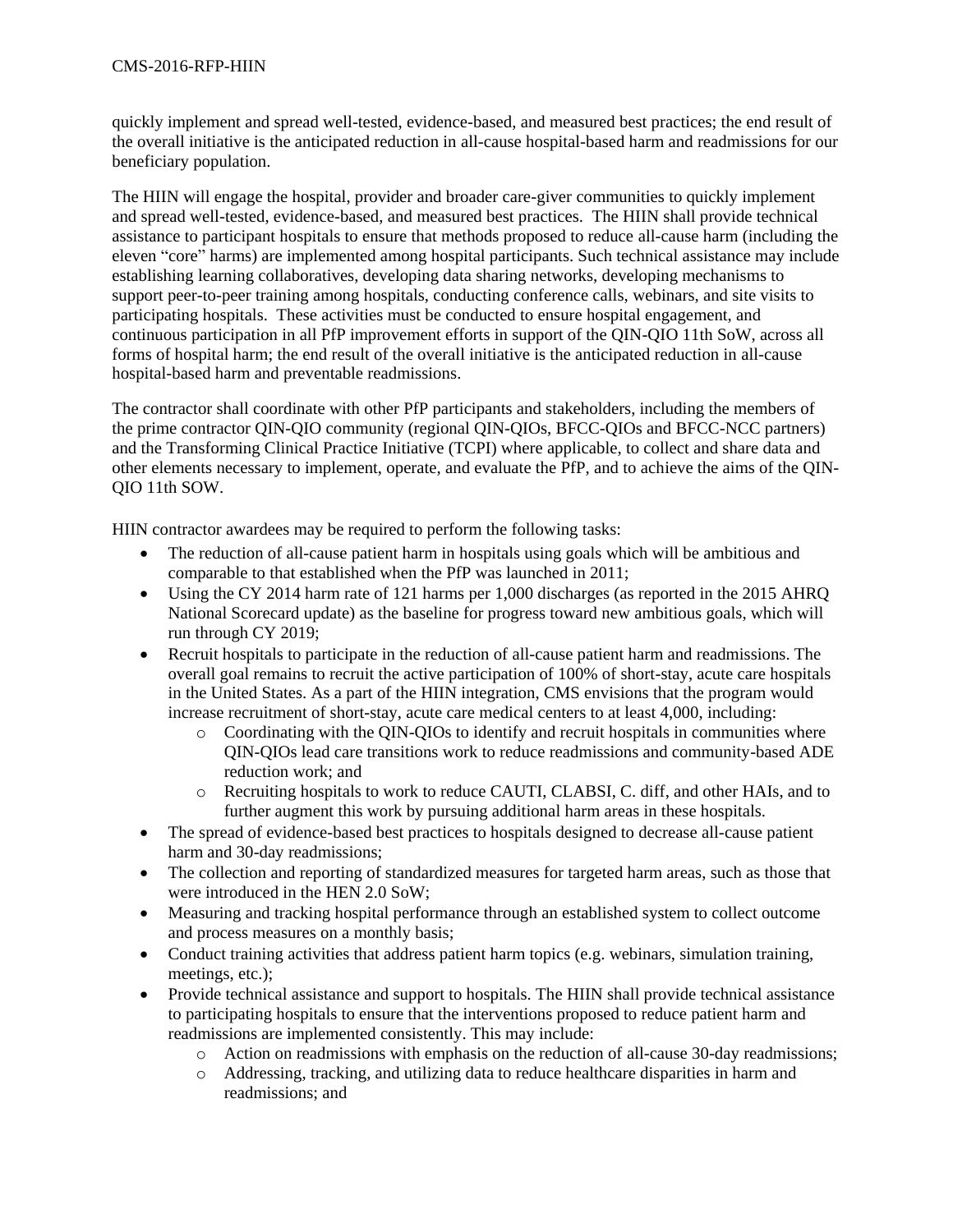- o Activities to ensure patients and their families are involved in their care and decision making.
- Collaborate, align, and coordinate with other quality improvement stakeholders on harm reduction activities. These collaborative efforts should include the coordination of activities to synergize partnering entities' contributions to harm reduction, as well as environmental scans of recruited hospitals to prevent unnecessary burden with regard to programming and reporting; and
- Facilitate hospital leadership commitment to the aims of the PfP.

CMS intends to utilize a two phase evaluation process when evaluating Offerors' proposals. Phase I is a Go/No Go evaluation and Phase II is a Best Value determination. In Phase I, the government will evaluate each proposal to determine if the proposal is technically acceptable. The proposal either meets the criteria or it does not. If the proposal is technically acceptable, then it will move on to the Phase II evaluation process.

- Phase I will include a two part Go/No Go criteria.
	- o Go/No Go Factor 1: Capability to fulfill at least one of the following organizational requirements:
		- Organizations that are national, regional, or state association of hospitals as identified through an organizational charter or agreement and a governing body that represents affiliated members.
		- Organizations that function as national affinity organizations that represent hospitals which address specific patient and/or regional health issues identified through an organizational charter or agreement and a governing body that represents affiliated members.
		- Organizations that hold corporate ownership and operational control of a hospital chain of at least 25 hospitals; and/or
		- Organizations that have extensive experience supporting large number of hospitals through technical assistance and quality improvement strategies, across multiple states/regions, to generate significant improvements in quality and safety.
	- o Go/No-Go Factor 2: Evidence of existing capacity and systems to collect, track, and monitor hospital quality data. This requirement involves having systems and processes currently in place to support the receipt, collection, and analysis of quality improvement metrics from participating hospitals (for example, via an existing web-based portal for hospitals to upload their data to the HIIN, data use agreements in place with nationallystandardized data repositories, etc.).
- Phase II will consist of an evaluation of the Offerors' proposals in relation to the criteria listed in Section M of the RFP. The government will utilize a Best Value determination to discern which Offerors' proposals meet the terms and conditions of the solicitation and represent the overall best value to the Government.

## Description:

In accordance with FAR 5.203, CMS hereby notifies industry of its intent to solicit for this requirement under full and open competition under NAICS code 541611 Administrative Management and General Management Consulting Services with a Small Business Size Standard of \$15 Million.

A pre-proposal conference is tentatively planned on or about May 17, 2016 that will include information about this new requirement. CMS anticipates that this conference will take place via webinar only. More